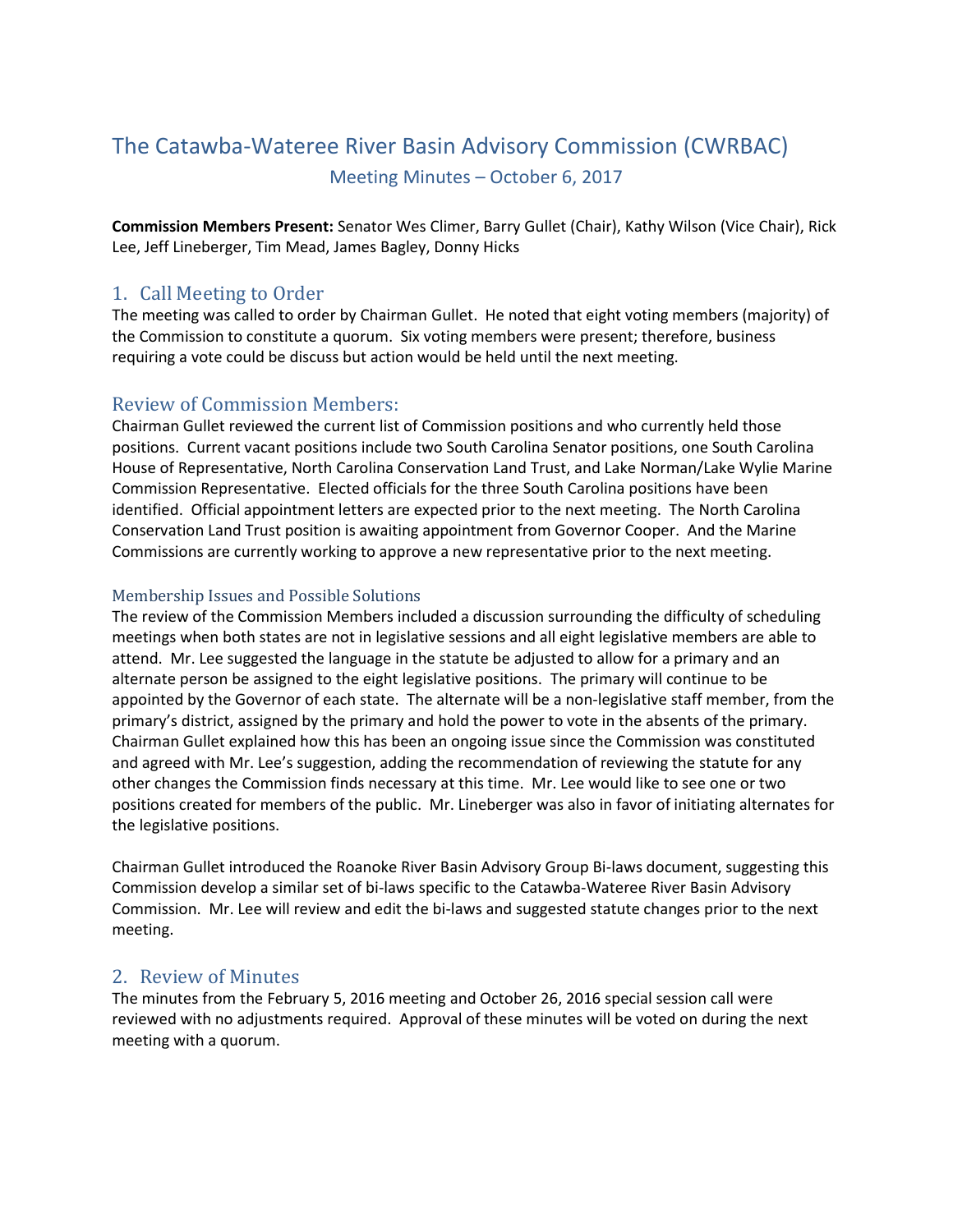## 3. Recreational Use on the Catawba River (Tom Bell – City of Rock Hill)

Mr. Bell began with a review of recreational use of the river in recent history; mostly comparing recreational conditions prior to and after efforts began developing the Comprehensive Relicensing Agreement (CRA). Prior to the agreement, recreational activities were difficult due to flocculating flow on river and lack of access points. Mr. Bell reviewed the timeline of initiatives implemented to increase recreational use of the river between the late 1990's to present. These initiatives were those identified during the CRA development. The establishment of new recreational flow levels, several new river access points, increase in communication between local governments, recreational users, and Duke Energy has resulted in five new Outfitter companies along the river and crowds of swimmers and tubers enjoying the river.

Mr. Bell stressed the importance of increasing safety measures as increasing the recreational usability of the river is well on its way. Rock Hill is working to adapt to these new issues by training fire fighters how to conduct water rescues and increasing communication between emergency responders and law enforcement. There is no regulatory liability for the outfitter companies which Mr. Bell was not advocating for but increasing safety along the river is becoming a priority for Rock Hill Parks and Recreation.

## 4. Report on Duke Energy's Request to Increase Target Lake Levels (Mark Oakley)

Mr. Oakley went through his presentation explaining the background on a recommendation to increase target lake levels six inches during the summer months between May and October in the Comprehensive Relicensing Agreement (CRA). The recommendation was made in the Catawba-Wateree Water Management Plan and all modifications were unanimously approved by the 70 CRA parties in August 2016. Mr. Oakley went over the Low Inflow Protocol and its intended purpose. He also explained the risk assessment process used through the CHEOPS model for the requested six-inch increase. Further details of the request can be found in the presentation on the Commission's website.

Mr. Lee asked about how Duke was accounting for sedimentation loading in the reservoirs. Mr. Oakley explained that initial sediment loading studies were used in the CHEOPS model which overestimated the amount of sediment entering the lakes. An annual sediment analysis was reported between 2011 and 2015. The Catawba-Wateree Management Group will continue monitoring lake bottom levels every 5 years. Senator Climer asked about the results of the studies so far. Chairman Gullet explained the sediment loading is less than expected and the sediment is shifting around in the reservoirs more than predicted.

## 5. Report on South Carolina's Nutrient TMDL (Wade Cantrell – SC DHEC)

Mr. Cantrell began the discussion with the background and progress to date of SC's nutrient TMDL. In 2001, SC developed a standard for phosphorous. South Carolina and North Carolina entered a settlement agreement on the amount of nutrient levels which could be discharged. Wastewater reductions of 50% of previous loads were fully implemented in 2006. A 319 project allowed SC to conduct an update on the nutrient model, developed for the TMDL, which was used for a reevaluation of total phosphorous (TP) levels. Results of the study indicated the levels continued to be above the standard for both TP and total nitrogen (TN). The SC 2016 303(d) list prompted SC to place the Catawba lakes at the top of the priority list for TMDL development to reduce nutrient loads to the lakes. Preliminary loading numbers were developed to reach a goal of reducing waste loads of TP by 60 to 70% from point sources and 30 to 40% from non-point sources and reducing waste loads of TN by 50% from point sources and 30% from non-point sources. These reductions, which are aggregated for all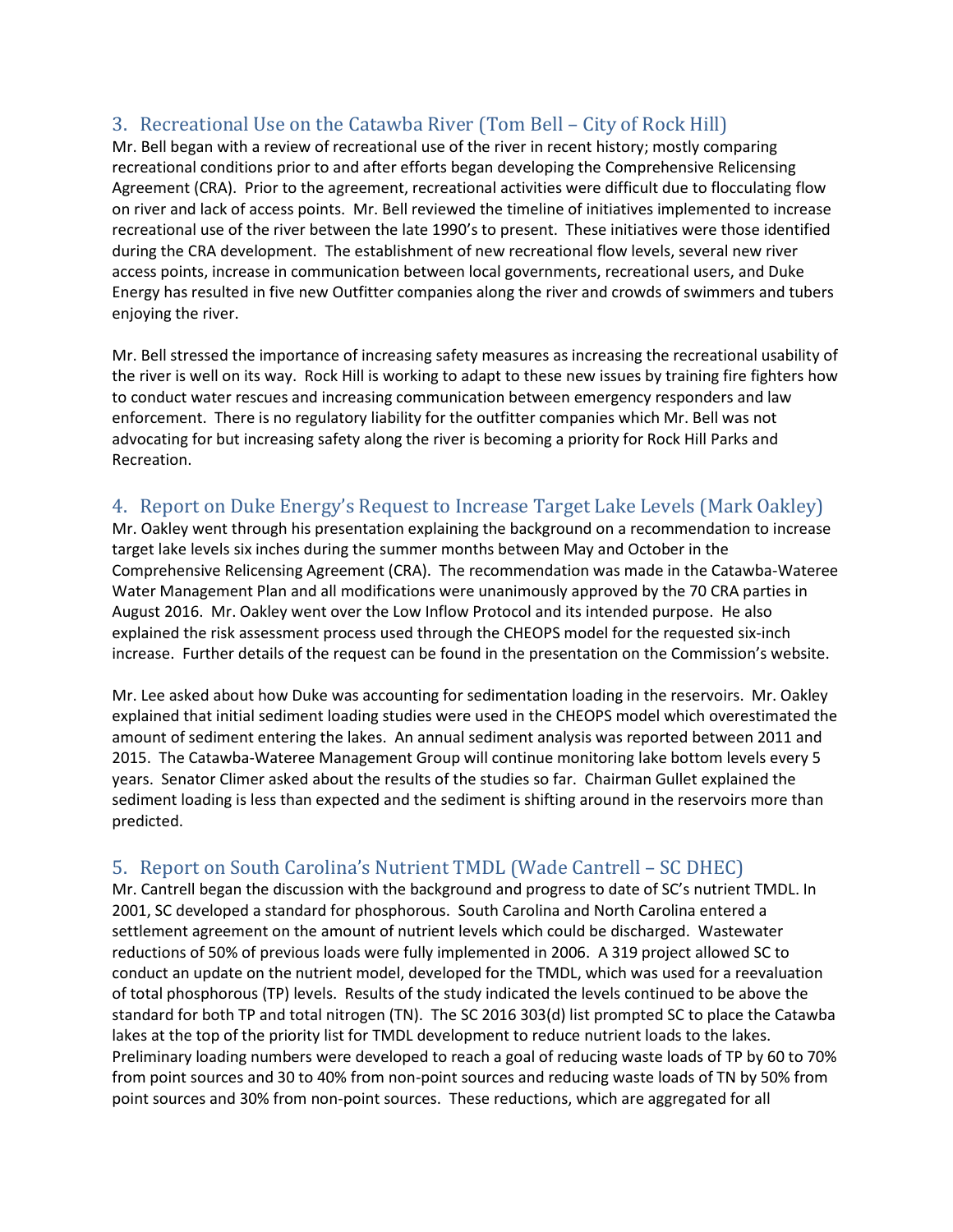dischargers and not facility specific, are estimates of levels needed to help lakes meet the nutrient standards. South Carolina began evaluating how to allocate the reductions for permitted dischargers. The permittees (Catawba River Permittees Group) wanted to take a closer look at the model and allocations, at which point they requested the model be reevaluated.

In March 2017, the TMDL stakeholder group determined that, in the group's assessment, the monitoring was too limited for model development. The National Council for Air and Stream Improvement proposed to collect data to provide the model through their own funding which both states agreed to. The combination of South Carolina's and NCASI's data collection (including a few co-located stations) effectively doubled the monitoring efforts.

In July 2017, stakeholders met to discuss the best use of the data and how to adjust the model based on the new data. Moving forward, data collection will continue in 2018, the model will be adjusted during 2019, and South Carolina plans to complete the TMDL and have new permits in place in 2020.

#### 6. Update on Catawba-Wateree Water Management Group Activities (Barry Gullet – Catawba-Wateree Water Management Group Chair)

Chairman Gullet presented a brief history, an overview and update on activities of the Catawba-Wateree Water Management Group. Chairman Gullet explained how the Water Management Group has taken on a voluntary process with four major phases. Those phases include: a safe yield research project; water quantity analysis extending the safe yield out to 2100; water quality analysis to understand the future of the source as a drinking water supply; and the economic impacts of a high-quality reliable water supply. The group is currently in phase three; however, products from the first two phases will updated on regular intervals. Several additional, more focused studies have been completed and response measures to water supply shortages have been implemented. The group conducted regional water audit workshops with the goal of completing a regional water audit and revenue loss project. By establishing a broad communication network, Chairman Gullet discussed how the group will continue to expand its regional water planning efforts with a variety of stakeholder representation. A newly formed Advisory Committee will help broaden the groups perspective and help support the mission moving into the future. The Water Management Group continues to plan new initiatives while continuing to update existing plans. Additional information on this update can be found in the presentations slides link on the website.

## 7. A Single Fishing License for Lake Wylie (Rick Lee)

Currently, a fisherman would need a North Carolina and South Carolina fishing license to fish on Lake Wylie. Mr. Lee brought this topic back to the Commission in efforts to discuss possible solutions for this issue. This issue was originally brought before the Commission in 2014. At that time, a letter was sent on behalf of the Commission to SCDNR and NCWRC to ask for an agreement between NC and SC that is similar to other agreements between NC and Virginia and SC and Georgia. It was mentioned that the effort was unsuccessful due to disagreements over revenue from the licenses. Kathy Wilson brought up that law enforcement issues on the lake had been in the news lately so the timing might be better to revisit this effort. Joe Stowe volunteered the Lake Wylie Marine Commission to take the lead on the effort to determine the level of revenue generated by both states. The Marine Commission will develop a report outlining the issues involved and recommendations to move forward that will be presented to the Commission at the next meeting.